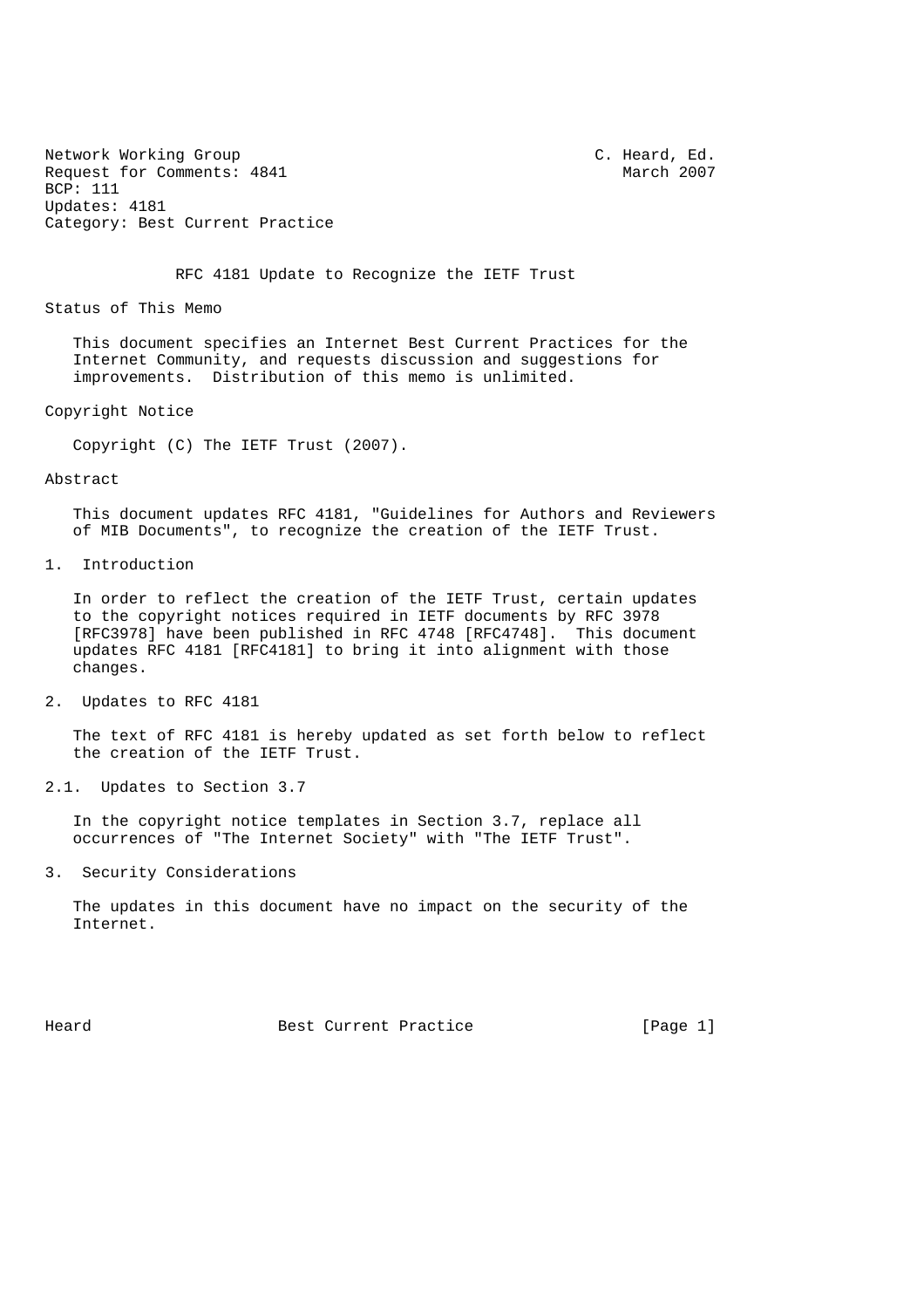4. Normative References

- [RFC3978] Bradner, S., "IETF Rights in Contributions", BCP 78, RFC 3978, March 2005.
- [RFC4748] Bradner, S., "RFC 3978 Update to Recognize the IETF Trust", BCP 78, RFC 4748, October 2006.
- [RFC4181] Heard, C., "Guidelines for Authors and Reviewers of MIB Documents", BCP 111, RFC 4181, September 2005.

Editor's Address

 C. M. Heard 158 South Madison Ave. #207 Pasadena, CA 91101-2569 USA

 Phone: +1 626 795 5311 EMail: heard@pobox.com

Heard Best Current Practice [Page 2]